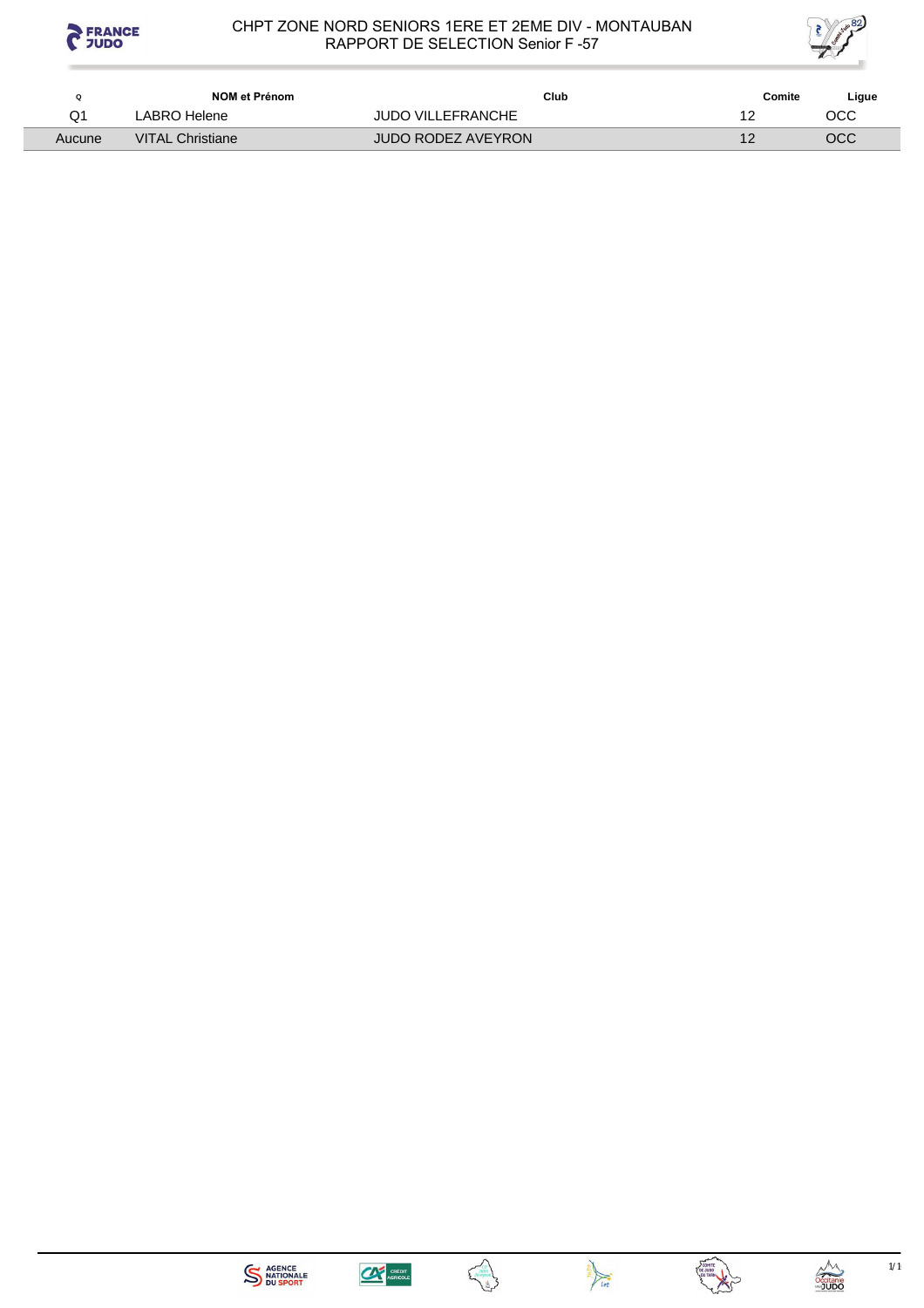



| Q      | <b>NOM et Prénom</b>  | Club                        | Comite | Ligue      |
|--------|-----------------------|-----------------------------|--------|------------|
| Q1     | CAMPARGUE Oceane      | <b>JUDO CLUB MONTBAZENS</b> | 12     | OCC        |
| Q2     | NOGARET Lea           | <b>JUDO VILLEFRANCHE</b>    | 12     | <b>OCC</b> |
| Q3     | <b>BORDAGE Leonie</b> | J.C PUYGOUZON               | 81     | <b>OCC</b> |
| Aucune | MATHEVON Laura        | J.C.BEAUMONTOIS             | 82     | OCC        |







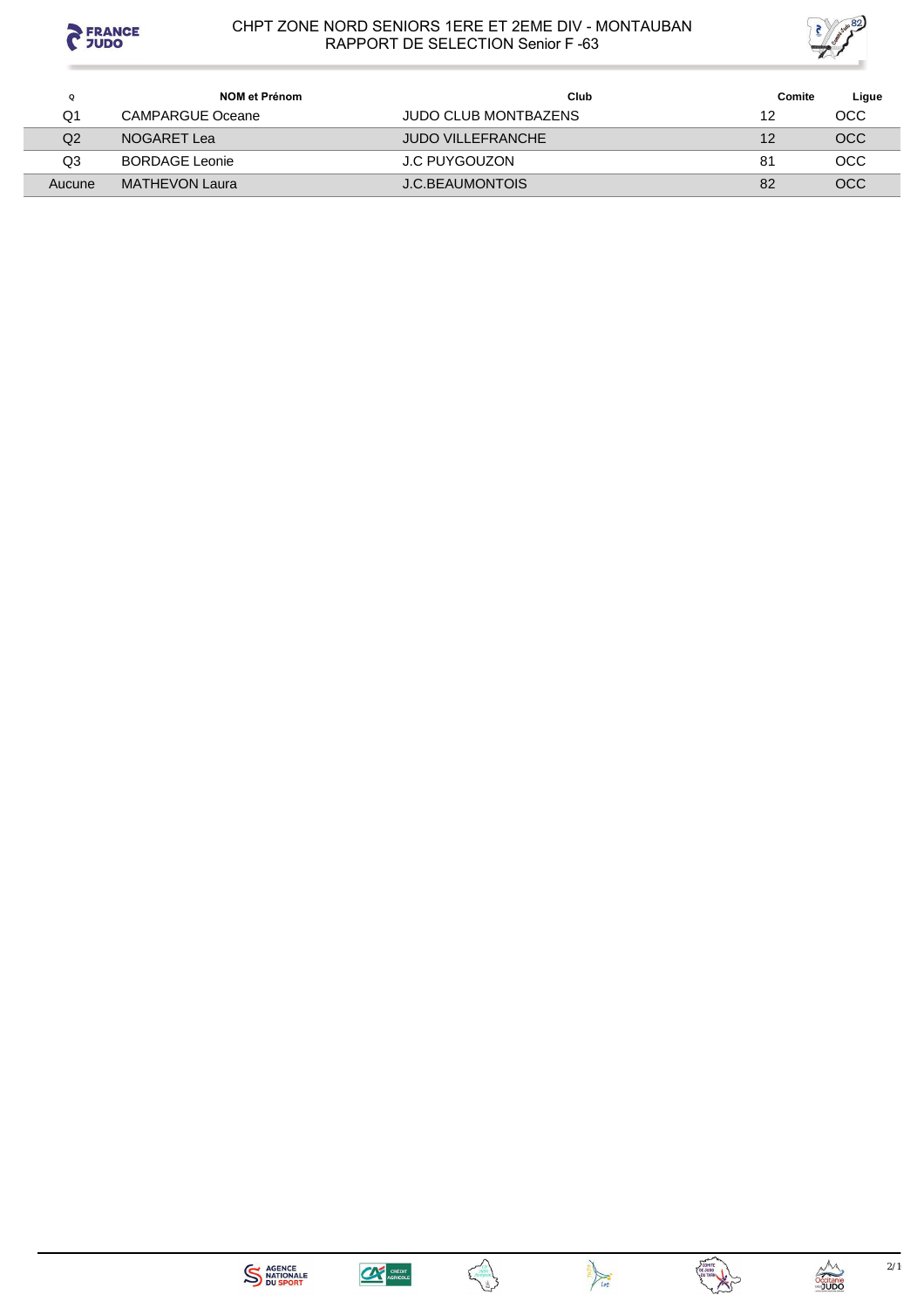



|                | NOM et Prénom    | Club                 | Comite | Ligue |
|----------------|------------------|----------------------|--------|-------|
| Q1             | LEPETIT Anais    | JUDO CLUB MAZAMETAIN | 81     | осс   |
| Q <sub>2</sub> | SOURD Emmanuelle | J.C PUYGOUZON        | 81     | OCC   |
| Q3             | CALVI Elodie     | CLUB JUDO CAVALERIEN |        | осс   |









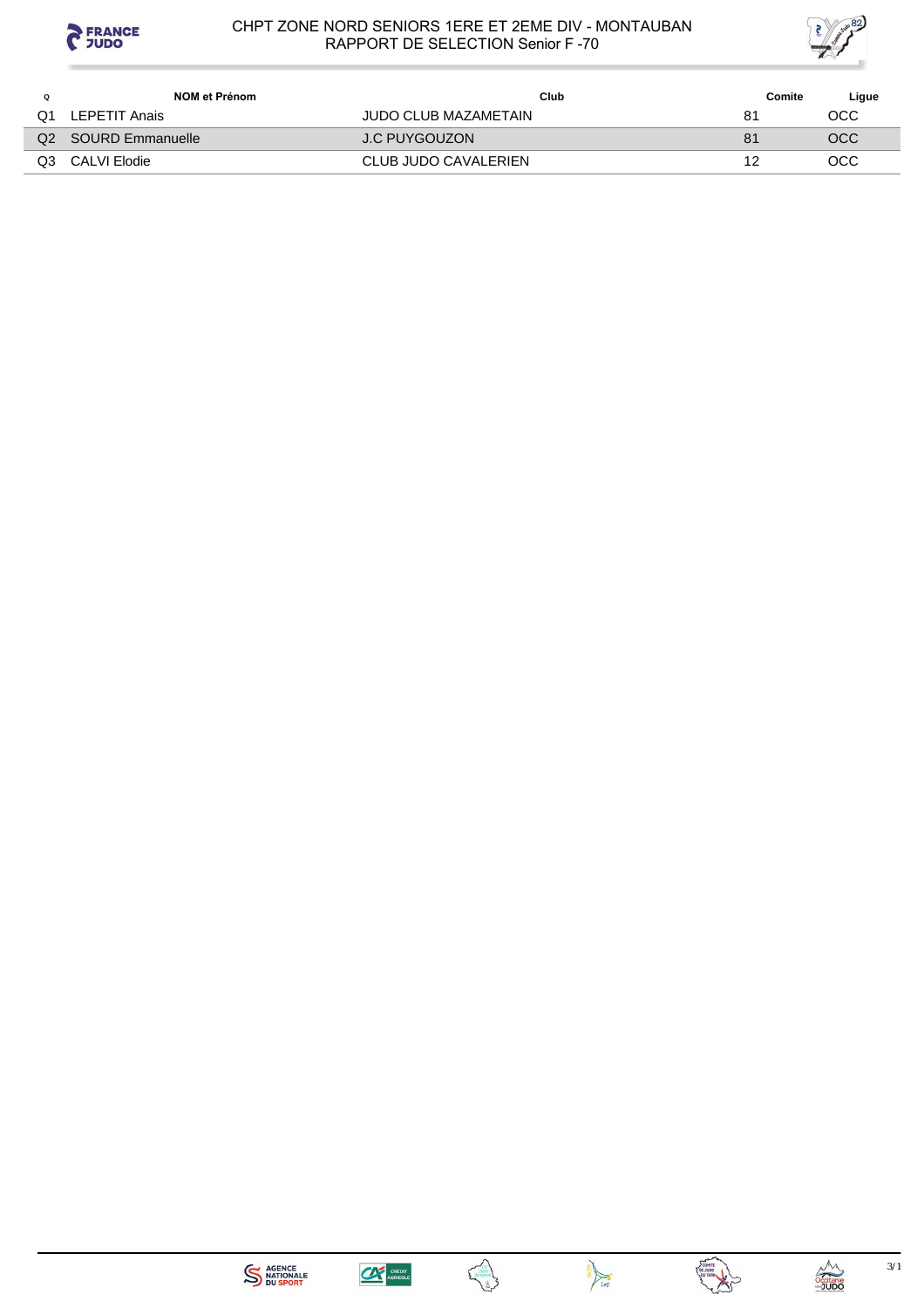



|    | NOM et Prénom   | Club               | Comite | Ligue |
|----|-----------------|--------------------|--------|-------|
| Q1 | SINCHOLLE Chloe | JUDO RODEZ AVEYRON |        | OCC   |







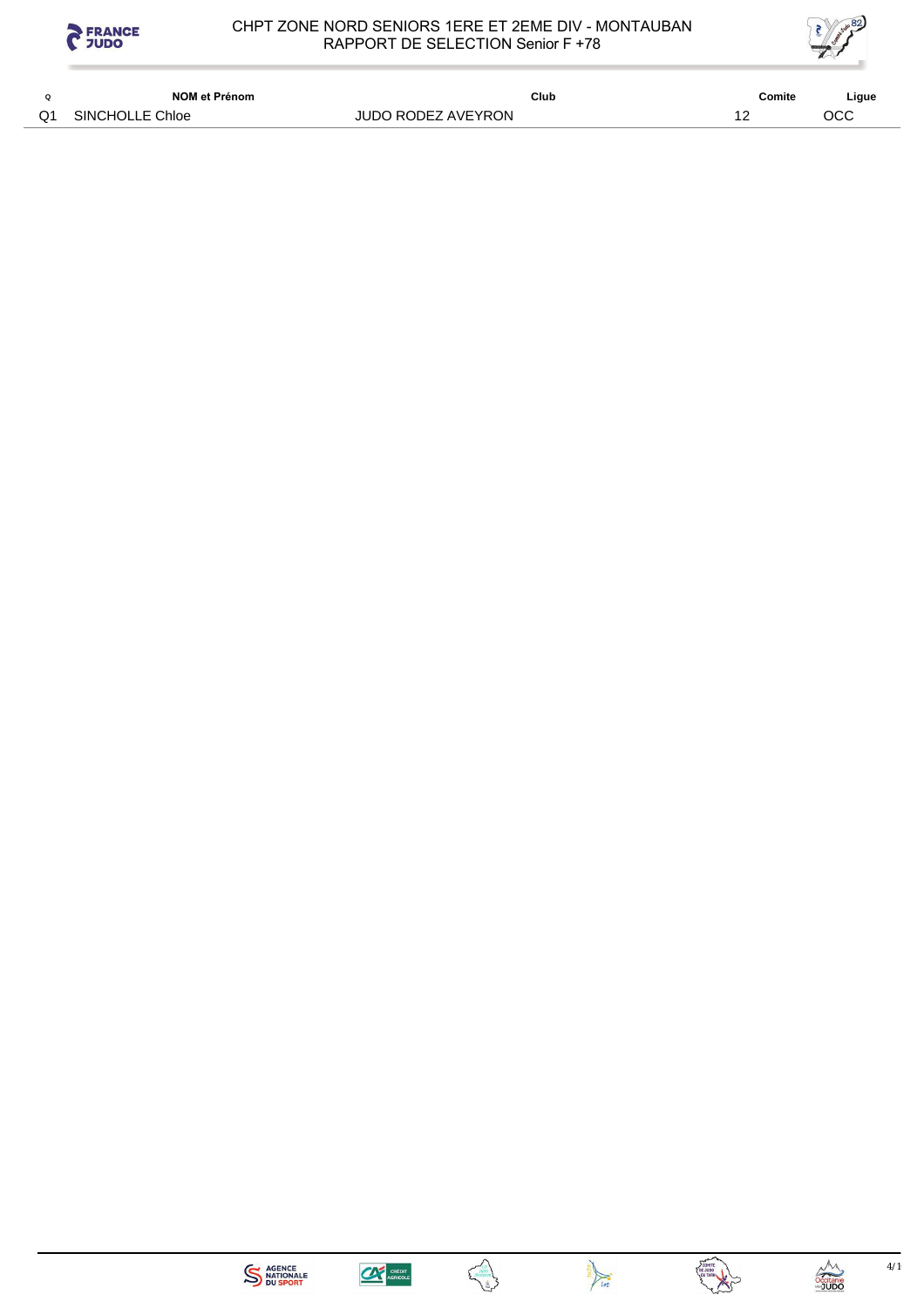



| Q      | NOM et Prénom   | Club                      | Comite | Ligue |
|--------|-----------------|---------------------------|--------|-------|
| Q1     | VITAL Christian | <b>JUDO RODEZ AVEYRON</b> | 12     | OCC   |
| Q2     | LABARTHE Maxime | <b>JUDO RODEZ AVEYRON</b> | 12     | OCC   |
| Aucune | ALVAREZ Damien  | EI DO KAN CASTRES         | 81     | OCC   |









 $5/1$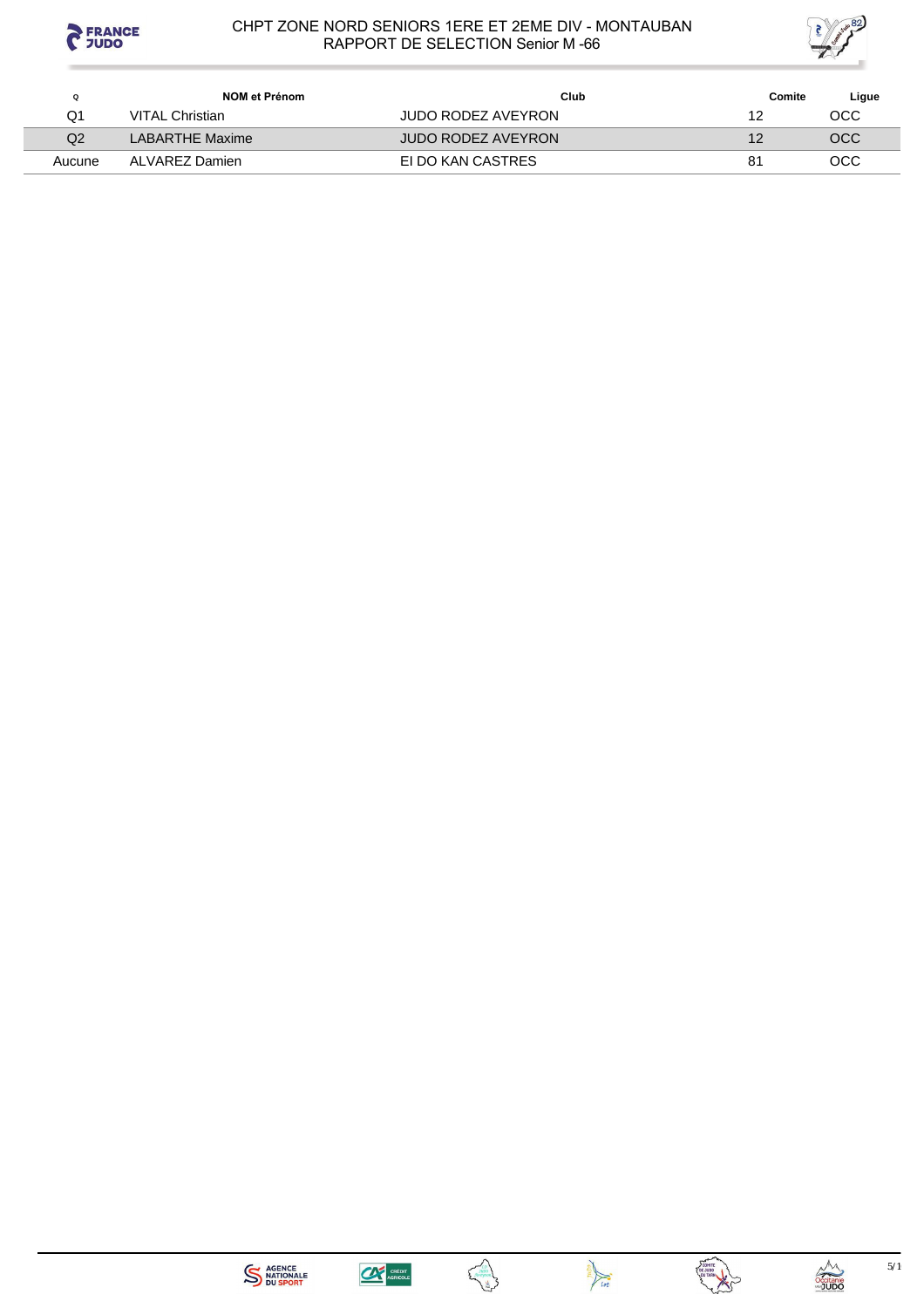



|                | NOM et Prénom           | Club                        | Comite | Ligue |
|----------------|-------------------------|-----------------------------|--------|-------|
| Q1             | <b>DESSAIVRE Basile</b> | <b>JUDO VILLEFRANCHE</b>    | 12     | OCC   |
| Q <sub>2</sub> | CAMPARGUE Dorian        | <b>JUDO CLUB MONTBAZENS</b> | 12     | OCC   |
| Q3             | ROUMIER Kevin           | <b>JUDO RODEZ AVEYRON</b>   | 12     | OCC   |
|                |                         |                             |        |       |







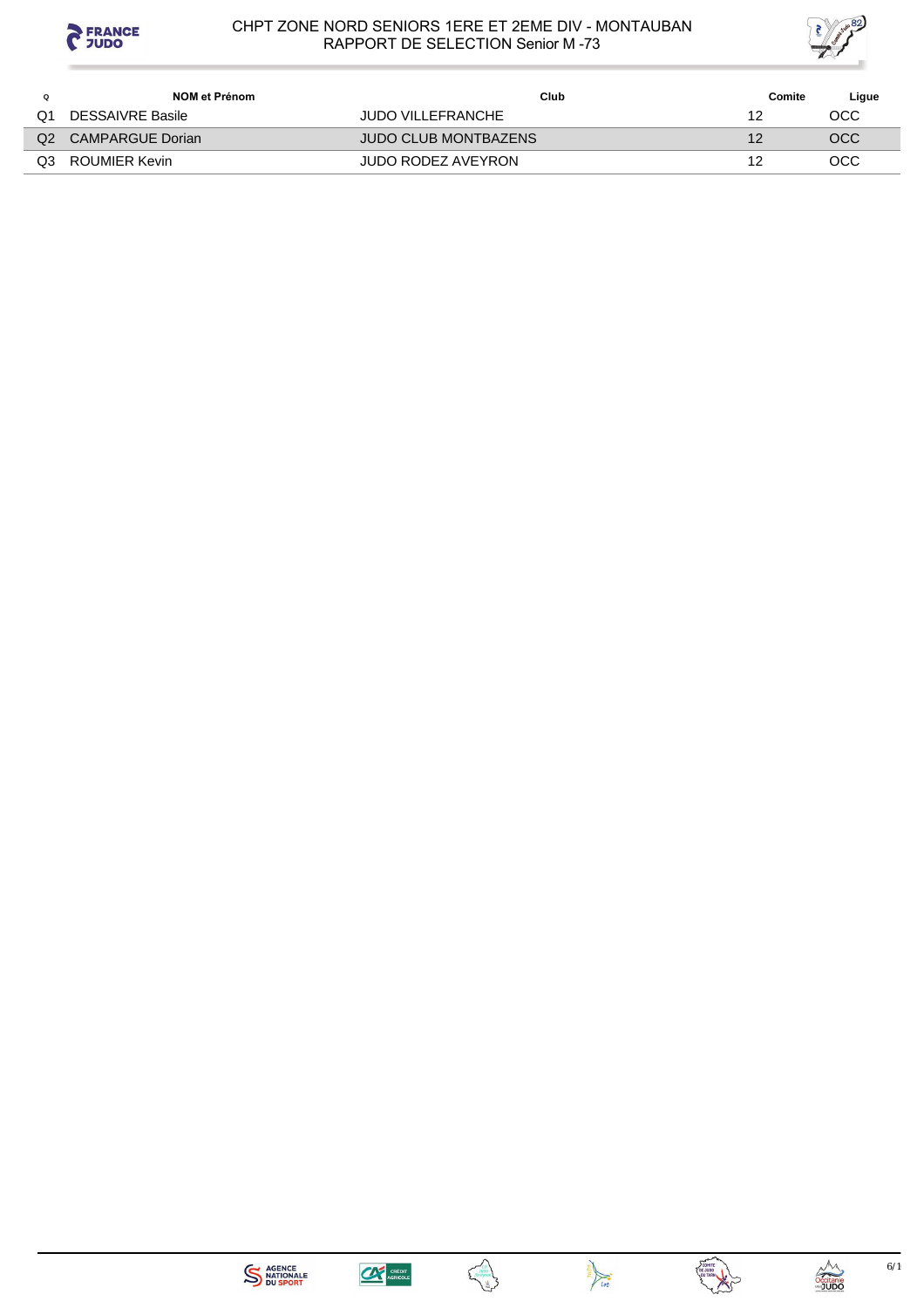



| Q      | NOM et Prénom            | Club                 | Comite | Ligue      |
|--------|--------------------------|----------------------|--------|------------|
| Q1     | <b>DAILLIERE Thierry</b> | QUERCY ARTS MARTIAUX | 82     | OCC        |
| Q3     | MOULIN Louis             | JUDO RODEZ AVEYRON   |        | <b>OCC</b> |
| Aucune | MIVEGBO Hyacinthe        | CLUB JUDO CAVALERIEN |        | OCC        |









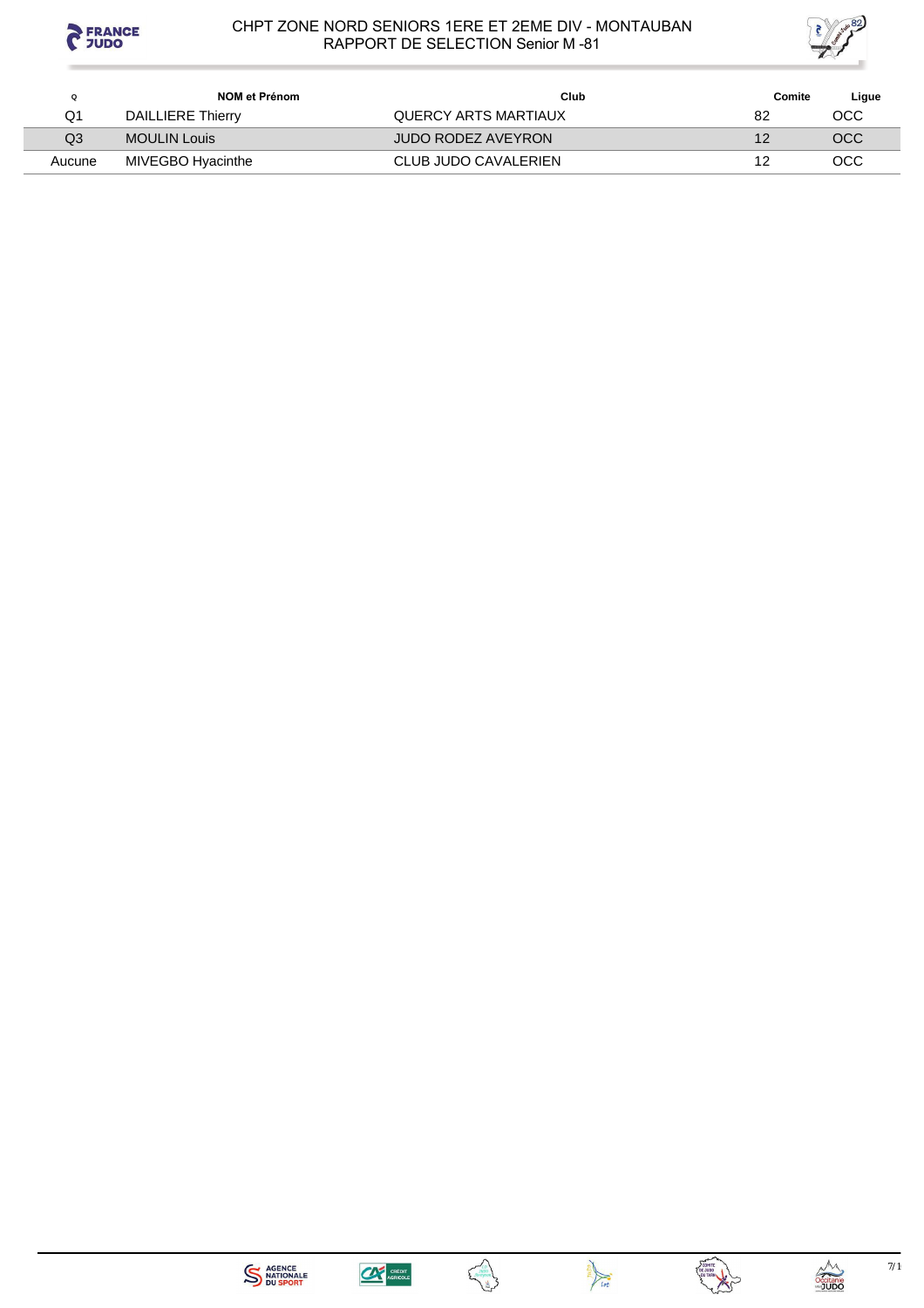



| Ω  | NOM et Prénom         | Club                     | Comite | Ligue      |
|----|-----------------------|--------------------------|--------|------------|
| OЗ | <b>GRAILHE Julien</b> | JUDO CLUB BASTIDIEN      | 82     | осс        |
| QЗ | LABRO Romain          | JUDO VILLEFRANCHE        |        | OCC        |
| QЗ | <b>MAYRAND Mathis</b> | <b>JUDO VILLEFRANCHE</b> |        | <b>OCC</b> |









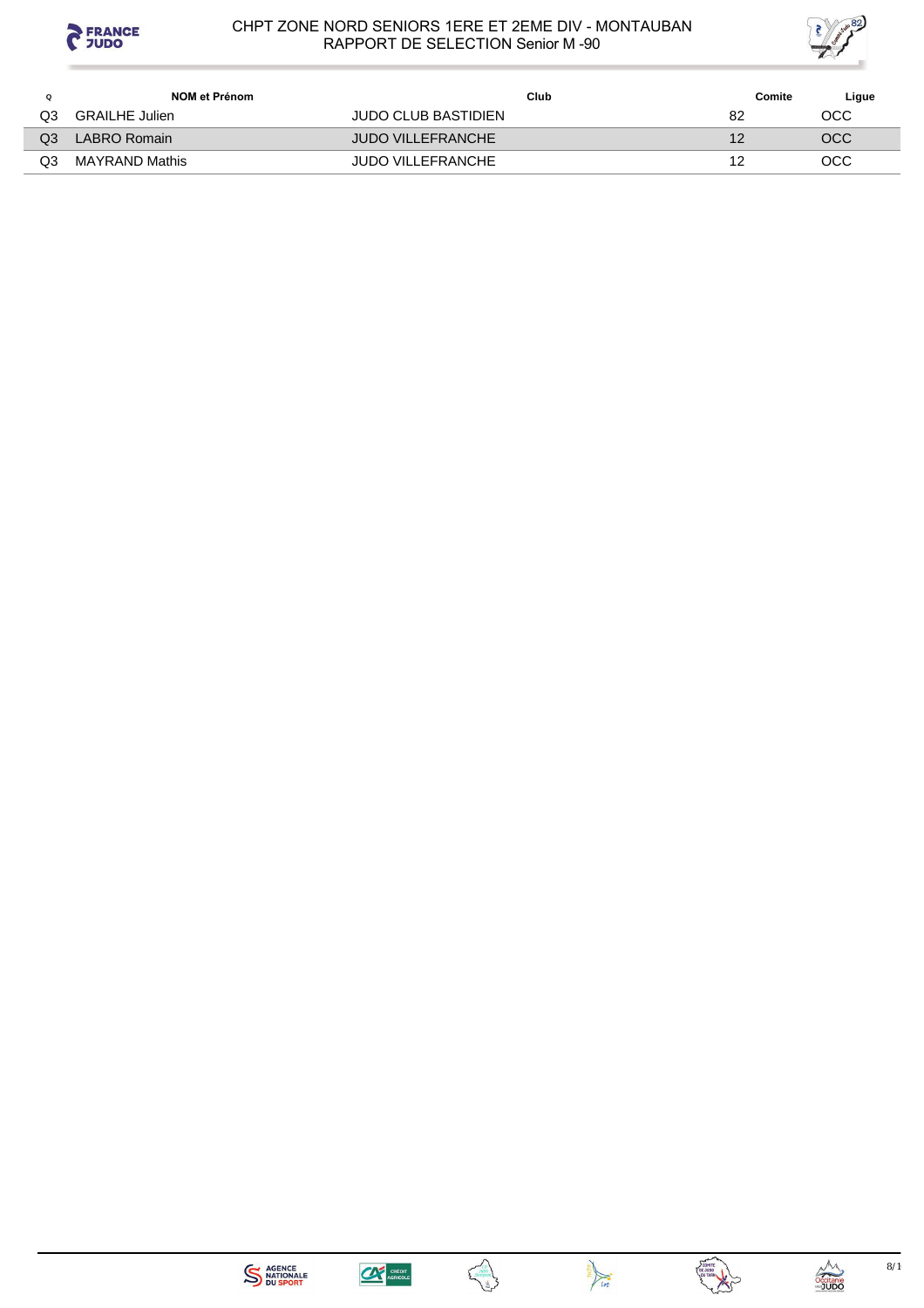



| NOM et Prénom     | Club                 | Comite | Ligue |
|-------------------|----------------------|--------|-------|
| CIUCA Giovanni    | CLUB JUDO CAVALERIEN |        | OCC   |
| MALGOUYRES Jordan | JUDO RODEZ AVEYRON   |        | OCC   |